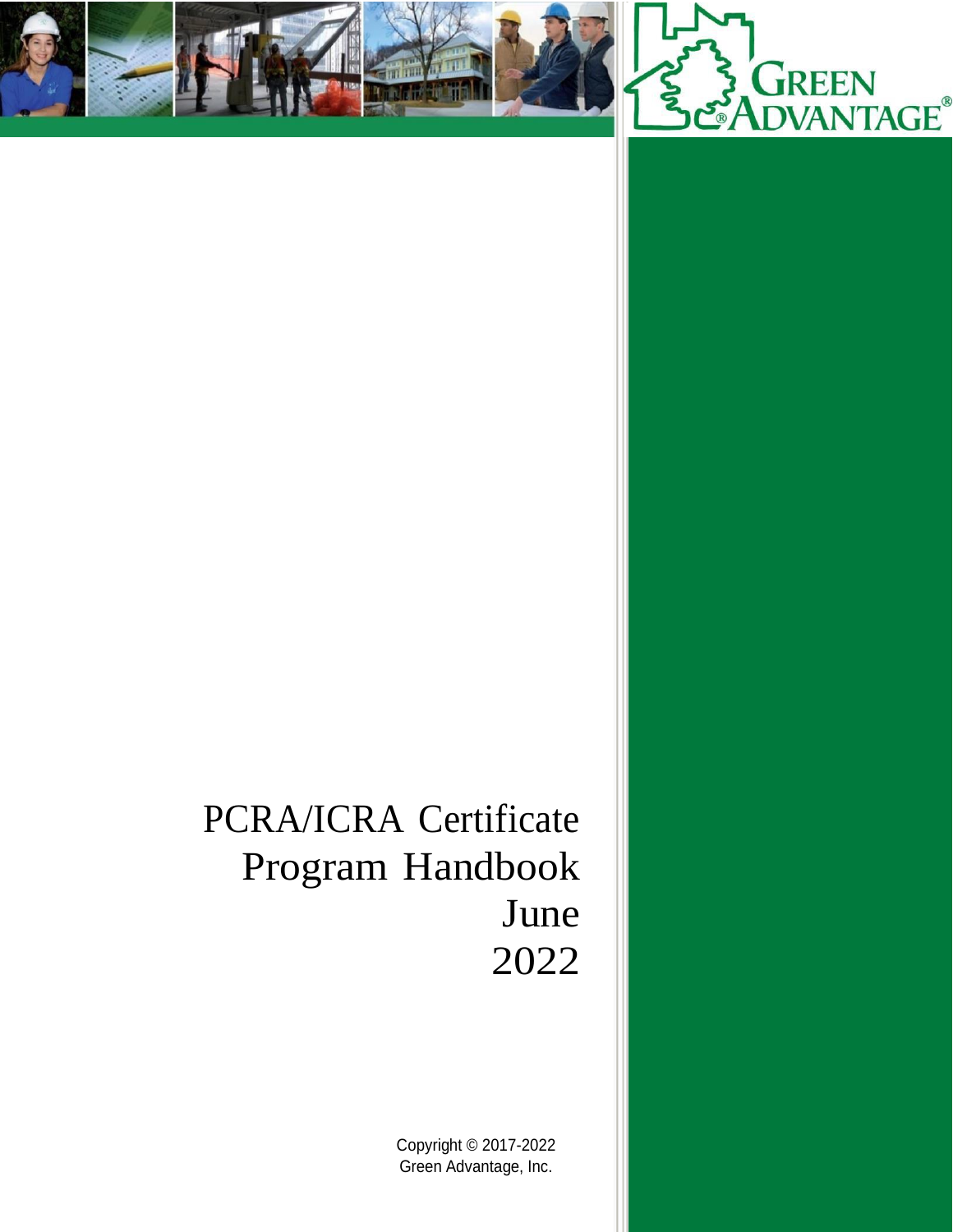# Green Advantage® Certificate Program Handbook

## **Introduction**

## **Leaders Urge All Healthcare Construction Personnel to Possess an ANSI-accredited PCRA/ICRA Certificate**

The Joint Commission accredits over 20,000 healthcare facilities in the United States. Accreditation by the Joint Commission strengthens community confidence in the quality and safety of healthcare, treatment, and services. In the Joint Commission's "Environment of Care News" publication for November and December 2019, the authors call for all construction personnel participating in pre-construction, maintenance, and construction activities on healthcare facilities to demonstrate their competence by possessing a PCRA/ICRA, ANSI/ASTM-accredited credential. And these leaders made this strong recommendation prior to the Coronavirus Pandemic. Imagine its urgency now!

## **Green Advantage® is very pleased to offer the only PCRA/ICRA, ANSI/ASTM-accredited credential available.**

The Green Advantage Team applauds your desire to demonstrate your knowledge and skills by successfully completing the Pre-Construction Risk Assessment – Infection Control Risk Assessment (PCRA/ICRA) Certificate Program. Working toward the high quality represented by this certificate is important for your health and safety, your career, your company, and your customers.

As you know, demand for healthcare facility construction continues to rise. Hospitals and other healthcare facility owners want to comply with federal, state, and local requirements related to new construction, renovation construction, and deconstruction/demolition of healthcare facilities. In short, owners seek construction personnel who can deliver construction and maintenance processes that protect the health and safety of patients, staff, and workers. Green Advantage (GA), a non-profit organization, has partnered with Stellar Performance, LLC, a training organization, to help meet this demand by providing PCRA/ICRA credentialed personnel in the construction industry. PCRA/ICRA Certificate holders have successfully demonstrated their foundational knowledge in PCRA/ICRA-related construction principles.

We wish to hear from you. If you have feedback about the clarity, or thoroughness of this Certificate Program Handbook, or any aspect of the certificate program training and assessment, please contact us at [info@greenadvantage.org.](mailto:info@greenadvantage.org)

We are delighted that you want to become Green Advantage Credentialed. We wish you success and look forward to your joining the Green Advantage community.

## ‐‐‐‐‐‐*The Green Advantage Team*

## **1. PCRA/ICRA Certificate Program Basics**

## PURPOSE, SCOPE, AND TRAINING DESCRIPTION

The purpose of the Certificate Program is to ensure that healthcare construction and maintenance personnel are familiar with foundational principles that promote understanding about and successful delivery of PCRA/ICRA related activity. This is regardless of the worker's construction trade or whether serving in a supervisory or nonsupervisory capacity. Subject Matter Expert (SME) participation helps ensure the relevance, integrity, impartiality, and fairness of the Certificate Program.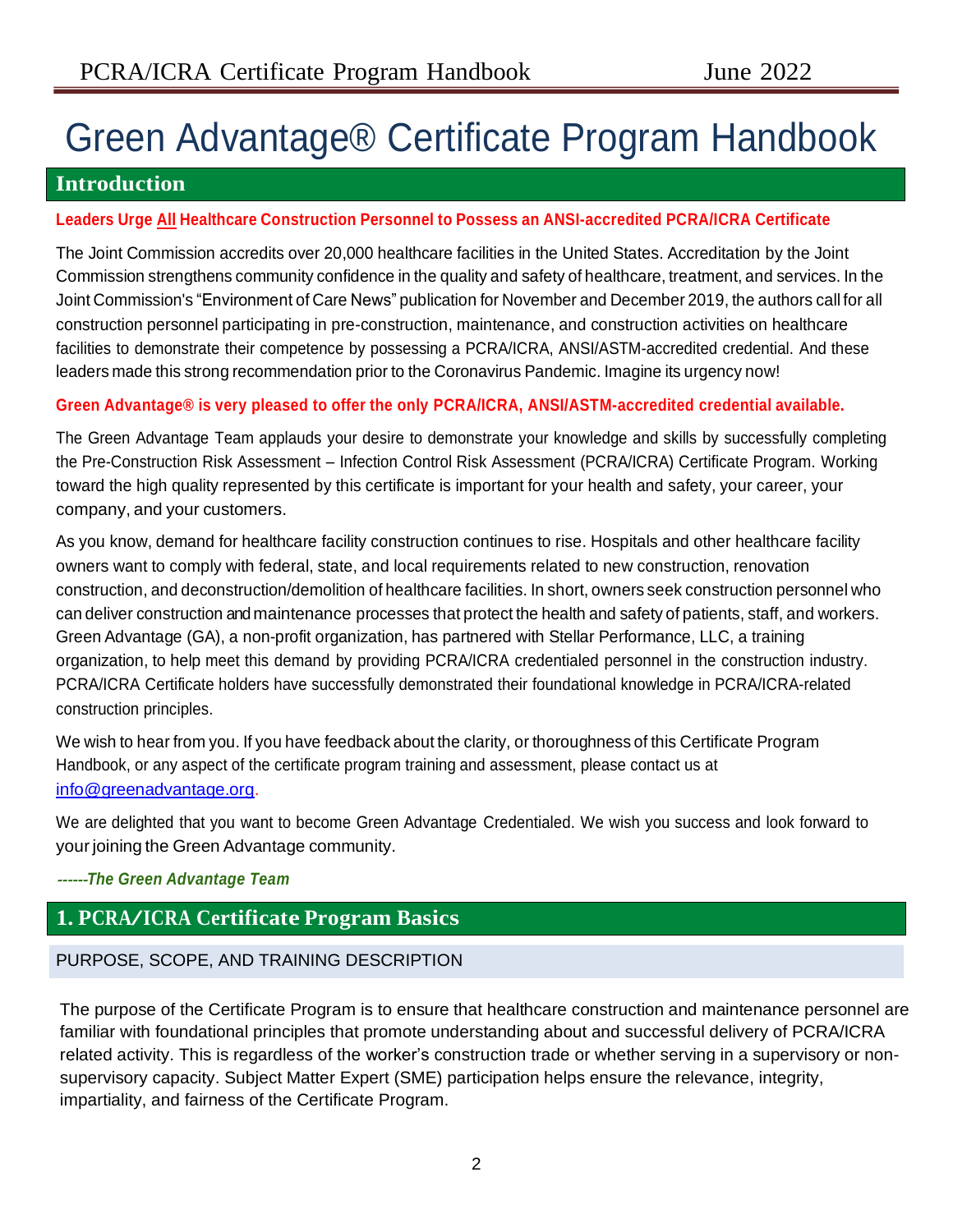## **Training Description**

The PCRA/ICRA Certificate training is drawn from the Green Advantage-authorized Training Manual. The Training Manual is organized to optimally address the PCRA/ICRA Certificate Program's learning objectives. The content is based on an extensive literature review from national and international publications and publicly available information from governmental, institutional, non-profit association, and industry sources.

Overall, the training centers around the idea of risk, its progressive manifestation at different scales: general risks in healthcare environments; risks associated with construction and maintenance in active (operational) healthcare settings; and the specific risks related to infection and other risks that can surface when conducting construction and maintenance activities in an active healthcare setting.

The different risk assessments conducted in healthcare facilities are reviewed. Areas of emphasis include preconstruction and infection-control risk assessments, why these assessments are necessary, who, and how PCRA and ICRA assessments are conducted. Additionally, the Training Manual offers over 100 best practices for infection prevention and control in healthcare settings undergoing construction, and for the mitigation of other construction-derived risks. These aim at protecting patients, healthcare workers, the public, and construction personnel during construction, including when experiencing an infectious disease outbreak.

To present this content, the Training Manual is divided into three large units each one focusing on a distinct aspect of the training:

*Unit I: Construction Risks in Active Healthcare Settings* sets the stage for understanding the content that follows in the other units by introducing information about pathogens, infection, and disease, as well as the need for infection prevention and control. Additionally, it presents key definitions about the healthcare setting, the unique risks that may arise there, and how these risks relate to ongoing construction.

*Unit II: Pre-Construction Risk Assessment Approach and Methods* introduces the concepts of Pre-Construction Risk Assessment (PCRA) and Infection Control Risk Assessment (ICRA). It elaborates on the risks addressed by each and the processes recommended for conducting these assessments. Paired with this, it overviews the mandates that require these assessments in healthcare settings, and the different methods, steps, and tools used for compliance with these requirements.

*Unit III: Risk Mitigation Best Practices for Construction in Active Healthcare Settings* presents industrytested best practices and mitigation strategies for healthcare construction and maintenance. Best practices relate to:

- preventing and controlling infection
- assuring optimal ventilation, pressurization, and air quality
- maintaining water supply and quality
- preventing interruption of utilities
- preventing dust, noise, and vibration exposures
- mitigating risk relative to specialized medical and other equipment
- using optimal work processes and procedures
- and maintaining compliance with effective emergency procedures.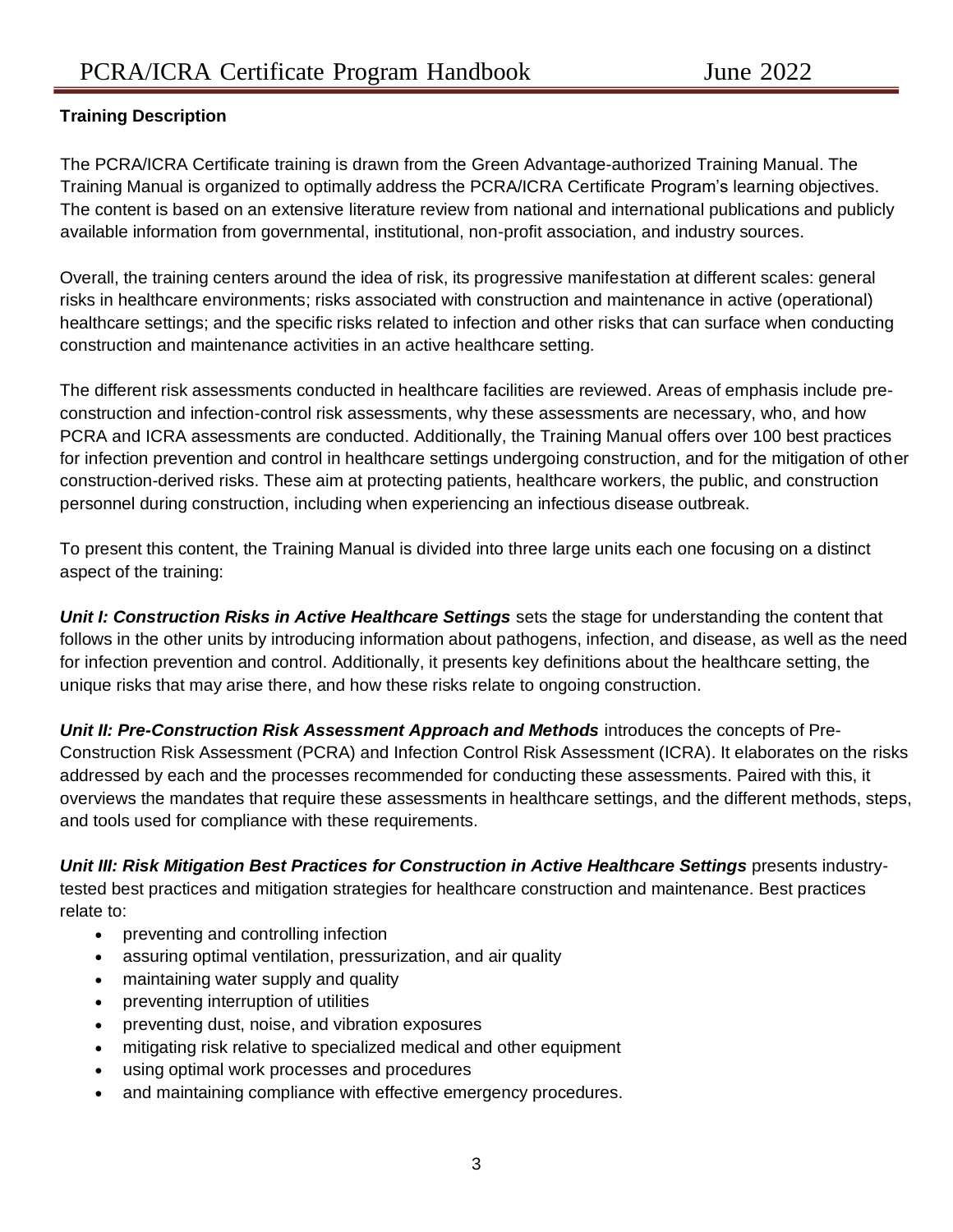## **PCRA/ICRA Certificate Program Candidates include:**

- Construction Workers
- Apprentices
- Journey Workers
- Tradespersons
- Property Restoration Personnel
- Construction Supervisors
- Environmental Services Management
- Infectious Prevention/ Control Team Members
- Maintenance Personnel
- Safety Personnel
- Facility Managers

## **To earn a Green Advantage PCRA Certificate Program (CP) certificate, a candidate must:**

- Be at least 18 years of age.
- Pay the PCRA/ICRA Certificate Program fee, or have the fee paid by a third party.
- Sign a PCRA/ICRA Certificate Program Registration Agreement.
- Attend a 12-hour learning event to be eligible to take and pass the exam and be awarded a PCRA/ICRA Certificate Program Certificate. Note, due to the coronavirus pandemic, trainings will be delivered online.
- Pass the exam conducted after completion of the training.

## **Certificate Term of Validity:**

Certificates remain valid for 5 years from the date of passing the most current exam.

## LEGAL COMPLIANCE

## **Non-Discrimination:**

Green Advantage (GA) does not exclude any person from taking a certificate program training and exam on the grounds of race, color, national origin, gender, or sexual orientation.

## **Exclusive Right of issuance:**

Green Advantage, Inc. maintains the exclusive right to issue the Green Advantage PCRA/ICRA Program Certificate. Each certificate is uniquely numbered to correspond with GA records of issuance. Numbers are maintained indefinitely.

## **2. About Training & Testing Conditions**

## FFES AND CANCELLATIONS

## **Training & Exam:**

The fee for the PCRA/ICRA Certificate Program, including training, proctored exam, and Training Manual can be found on [this page](https://greenadvantage.org/pcra-certificate-program) of the Green Advantage website.

Only those candidates who complete 12 hours of PCRA/ICRA Certificate Program training authorized by Green Advantage may take the PCRA/ICRA Exam.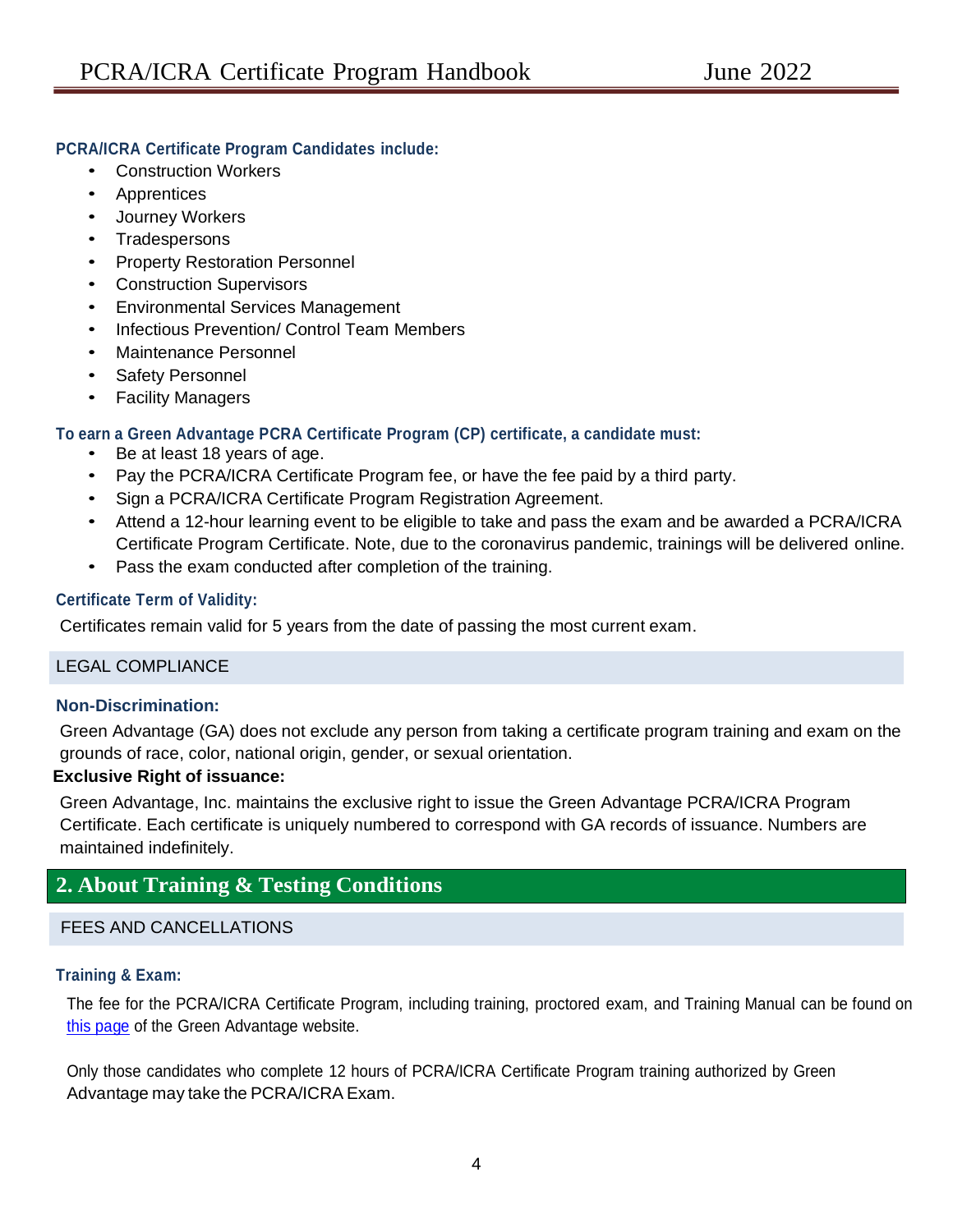Unless otherwise authorized by Green Advantage, candidates have 6 months from the date of payment, either from the individual or payment made by voucher, to complete the 12 hours of PCRA/ICRA Certificate Program training, and take the exam, including any retakes.

## **Exam Retakes:**

PCRA/ICRA Certificate Program® fees are non-refundable. Retake exams (in case of failure) require a fee of \$50.

## ASYNCHRONOUS TRAINING

PCRA/ICRA Certificate Program training is currently provided via asynchronous training. The training is divided into modules. To progress from one module to the next, candidates will need to answer a few questions correctly.

The pace of training can be adjusted by the candidate. For example, the training can be taken in one day or over a series of days. Candidates will see the Training Manual's content while it is read to them via the Teachable Platform.

## ONLINE EXAM ADMINISTRATION THROUGH REMOTE PROCTORING

PCRA/ICRA Certificate Program Exams are administered through remote proctoring. This enables examinees to take exams online using personal computers. The proctor ensures that admission to the testing area is limited to examinees. The proctor also ensures that test taker's personal items, including cell phones, wallets, purses, etc., are not accessible during the exam. The proctor monitors test-taking during the full length of the testing time.

## EXAM FORMAT AND TESTING

The PCRA/ICRA Certificate Program exam occurs after the 12-hour training experience. The exam consists of 40 multiple-choice questions that relate to the content of the Training Manual. Examinees have 90 minutes to complete the exam.

## TESTING ACCOMMODATION FOR AN INDIVIDUAL WITH DISABILTY

Any Exam Candidate who requires testing accommodation(s) should contact [info@greenadvantage.org](mailto:info@greenadvantage.org) before registering for the exam. If your disability is documented by a licensed psychologist or physician, Green Advantage will work with you to identify how to accommodate your needs appropriately while maintaining the overall fairness of exam testing conditions. Green Advantage reserves the right to request documentation of your disability from your psychologist or physician.

## **3. Exam Registration, Scheduling, & Rescheduling**

## REGISTERING FOR THE PCRA/ICRA CERTIFICATE PROGRAM

Individuals or groups can register or purchase vouchers through the Green Advantage website by clicking ['Register'](https://greenadvantage.org/register) on the website's home page, or by contacting [ces@greenadvantage.org.](mailto:ces@greenadvantage.org)

All GA registrations expire after 6 months from the date of payment, whether payment is made by the candidate or via voucher. If you do not take the Certificate Program training, the exam, and any retakes within the 6-month period, you forfeit your GA PCRA/ICRA Certificate Program® Certificate Program fee. Fees are non-refundable. To take training and the exam after the 6-month period has lapsed, you will need to re-register and repay.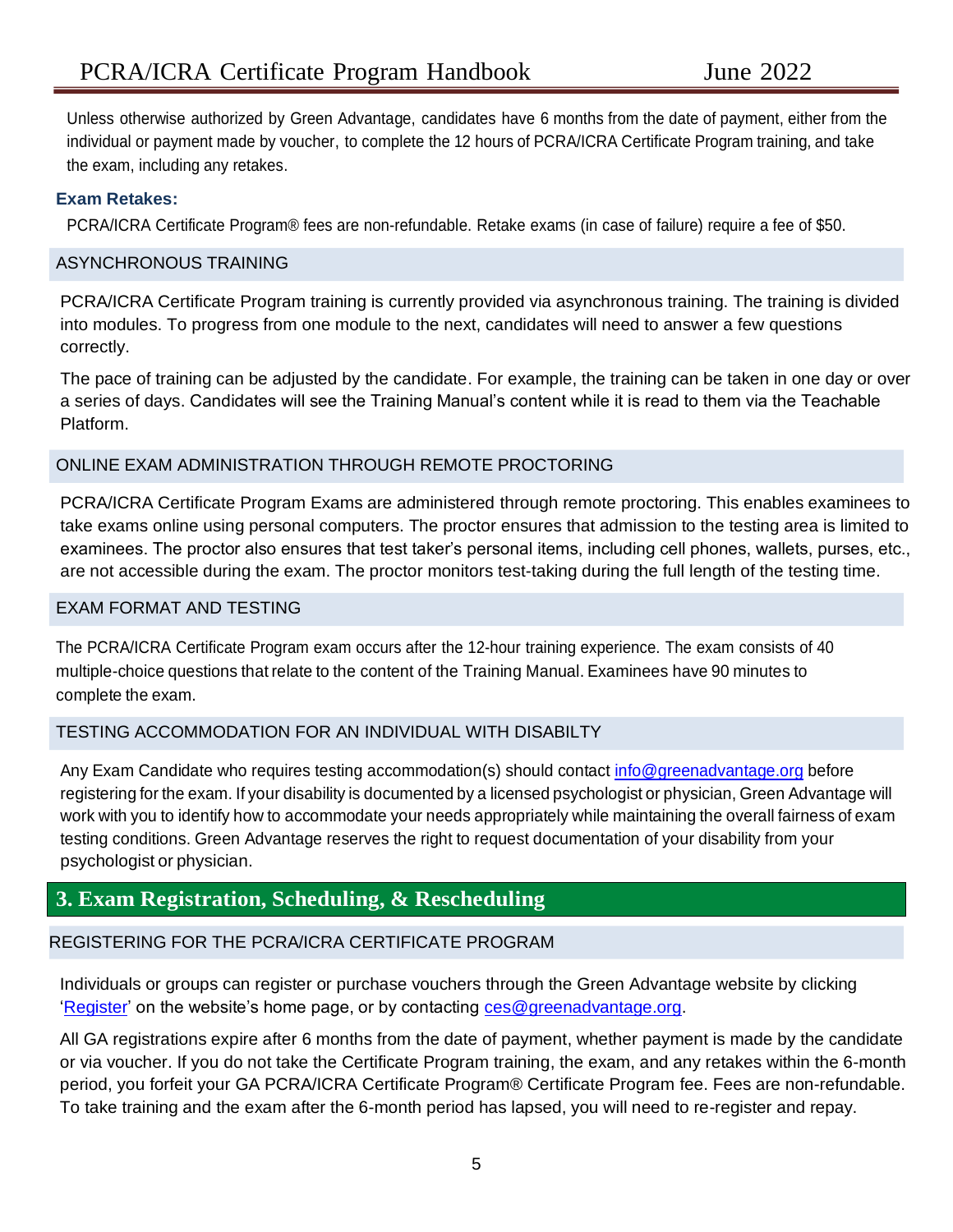## **4. Registration Agreement**

All exam candidates are required to sign a Registration Agreement prior to receiving their copy of the Training Manual, taking the training and the exam or any retakes. To see a copy of the Registration Agreement, click [here.](https://greenadvantage.org/wp-content/uploads/2022/02/Registration-Agreement-PCRA-ICRA-Certificate-Program-Feb-2022.pdf)

## **5. Tips for Preparing to Take an Exam**

## STUDY THE TRAINING MANUAL

Upon registration, each candidate receives a PCRA/ICRA Certificate Program Training Manual. Exam questions are drawn from this Training Manual. Candidates are encouraged to use the technique of read, recite, and review to study the Training Manual in preparation for the exam.

## CREATE A STUDY GROUP

Some candidates form groups with other candidates to study together. This approach can be a highly effective way to prepare for a PCRA/ICRA Certificate Program Exam.

## STAGGER YOUR STUDY SCHEDULE

Stagger your study time to review what you have learned, identify gaps, and revisit materials.

#### MAINTAIN YOUR FOCUS DURING TRAINING

While taking training, do not multi-task. Instead, focus entirely on the training material and presentation. Be an active participant and engage actively in the experience.

## **6. Tips for Exam Day**

## BE PHYSICALLY READY

Get plenty of sleep the night before exam day. Many studies have demonstrated the link between sleep and test performance. In addition to a good night's sleep, know that some people do not test as well on an empty stomach.Avoid alcohol and any other substance that might compromise your clear mind.

## READ AND FOLLOW THE DIRECTIONS

#### **Identification**

After registering online, you will receive information about how to access the Teachable Platform. Only authorized users will be able to access and view the asynchronous training content and take the PCRA/ICRA course.

Once you complete the course, a link will be emailed to you that will enable you to select a date and time to take the exam. Instructions will be sent to you about what is required to take the test, including identification you need to present at the beginning of the exam session.

## **Online Testing Room**

Unless other arrangements are authorized by Green Advantage, proctored exams will be administered remotely until further notice due to the coronavirus epidemic. Exam administration requires a quiet room with adequate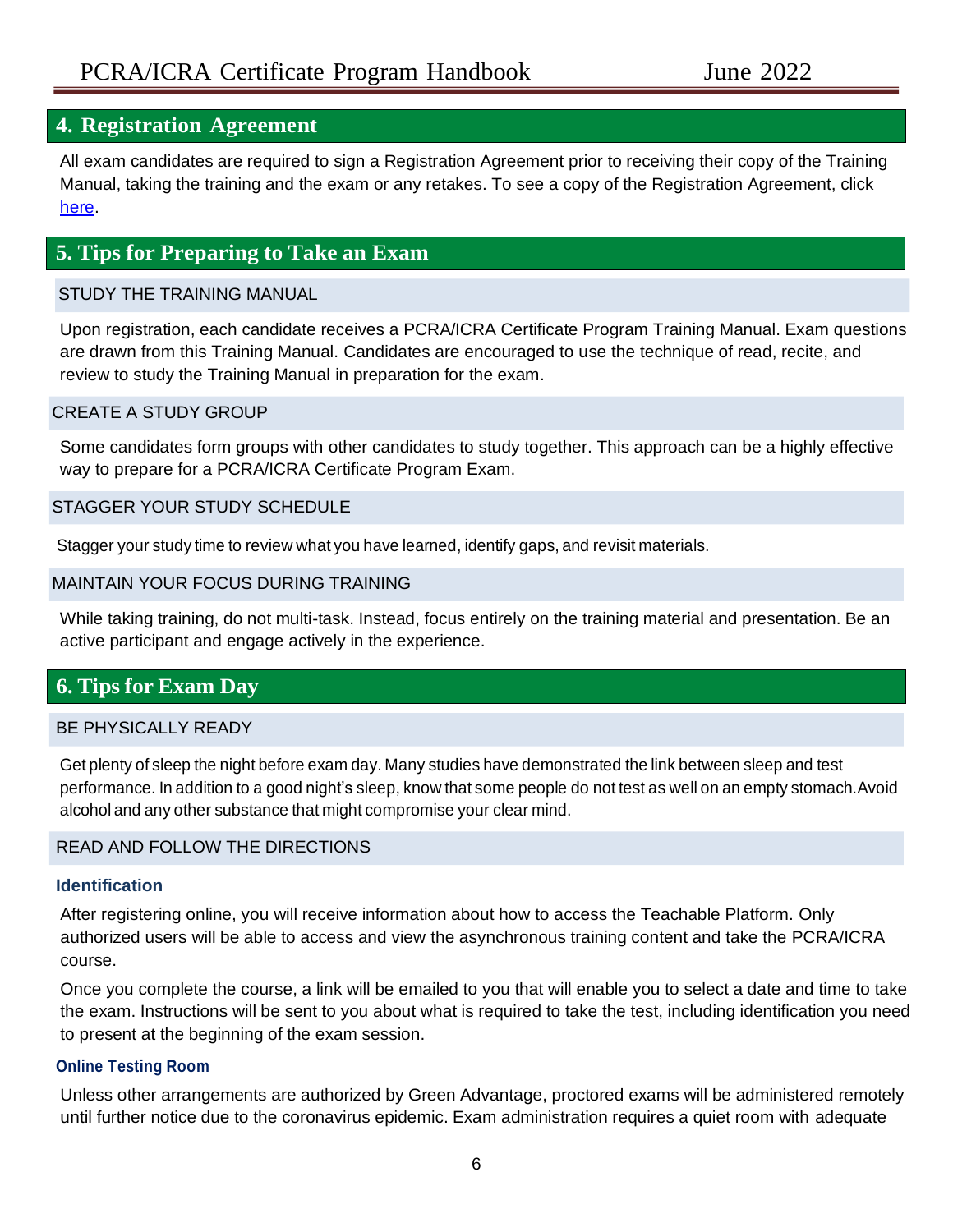## PCRA/ICRA Certificate Program Handbook June 2022

lighting. No other person should be in the exam room except the exam candidate for the entire exam session. To ensure exam integrity, all exam sessions are videotaped with voice and facial recognition. A remote proctor will guide and observe the entire exam session. From time to time during the exam session the proctor may require the candidate to move their computer webcam so the proctor can view the room and under tables or chairs. If sufficient evidence of cheating occurs, the exam session may be prematurely terminated. In this event, the candidate will automatically fail the exam.

## **Personal Computer**

Online, remote exam administration requires candidates to supply and use a good functioning personal computer with an internal webcam built into the monitor or an external webcam that can be attached to the top of the monitor. All personal computers must also have a sufficiently functioning WIFI with high-speed internet connectivity. Again, please carefully read and follow the directions sent to you.

## USE CAREFUL TESTING PRACTICES

#### **Electronic Exam**

When you take the PCRA/ICRA Certificate Program exam, you will have an average of a little more than two (2) minutes for each answer. While you need to keep an eye on the clock, you should not feel overly rushed.

Read each question fully before you decide which answer is correct. When a question prompts you to identify an answer, remember that there might be more than one option that seems correct. Your task is to identify which option is most correct and most complete.

Do not mark more than one answer. Marking more than one answer will result in a wrong answer for that question.

When presented with a multiple-choice question, eliminate obvious wrong answers first. Next, consider the remaining options. A question with no answer is counted the same as one with an incorrect answer. Therefore, if you are unsure of the answer, take your best guess.

If you think that you are spending too much time on one question, you may want to skip it and come back to it later. Always make sure you are filling in the right space for the question you are answering. If there is time remaining after you have finished, you can return to any questions you skipped and try them again. If you have answered every question and time remains, do not submit your exam right away. Take this opportunity to check your work at least once.

## **7. After the Exam**

## RESULTS AND CONFIDENTIALITY

An exam pass/fail score will be released only to the test taker, unless Green Advantage receives a written, signed statement authorizing the release to another party, or unless the exam fee was paid by a third party. If an employer, union, or another third party, such as a governmental agency, has paid for your exam, the results in pass-fail terms may be released to that entity. Green Advantage may also disclose an examinee's account information if compelled by a governmental authority or required under applicable law or if required by an accrediting body. If Green Advantage is required by law to release account information, unless prohibited by law, Green Advantage will notify the examinee as to what information is released.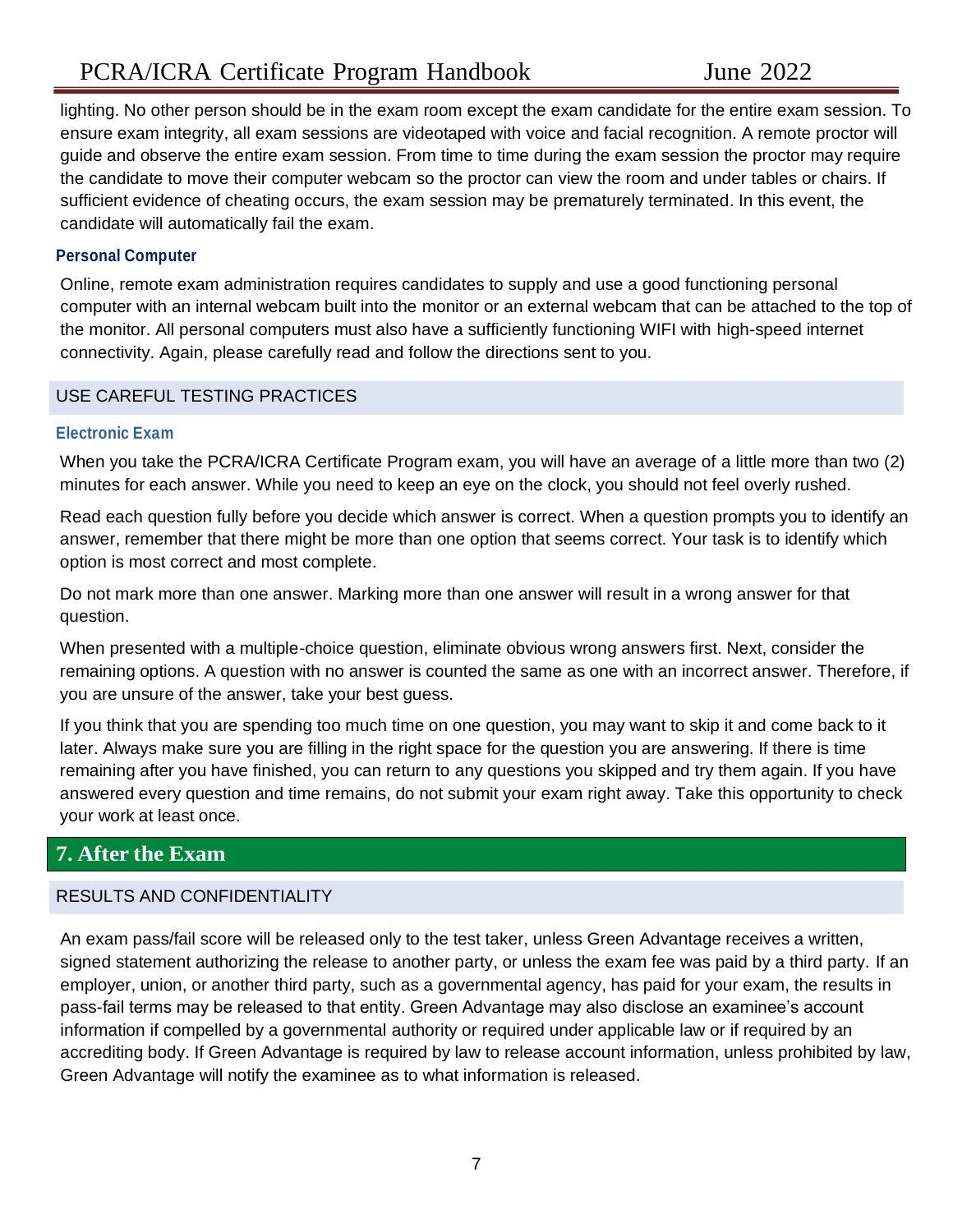## RETESTING UPON EXAM FAILURE

If you fail the PCRA/ICRA Program Exam, you can retake the exam as many times as is necessary to pass. However, training, exams, and retakes can only occur during the 6-month period following the day of payment. Payment can be made by an individual or by voucher. To retake the exam, you must pay a \$50 fee or have the fee paid on your behalf. To arrange to retake an exam, contact [ces@greenadvantage.org](mailto:ces@greenadvantage.org) and write Exam Retake Request in the subject line.

#### PRINTING YOUR CERTIFICATE

Once you receive notification by email of your earning a PCRA/ICRA Certificate, you can print your Green Advantage Certificate by visiting your dashboard on the Green Advantage website and clicking 'My Credentials'. The certificate displays your name, the certificate issuance date, expiration date, and your unique certificate number. You can print your certificate on cardstock or high-quality paper for framing. Email [info@greenadvantaege.org,](mailto:info@greenadvantaege.org) if you have questions about your certificate access.

## LISTING ON THE GA CREDENTIALED PERSONNEL DIRECTORY

The Online Directory displays selected information of those who have gained a certificate. Directory listings include name, certificate expiration date, and business contact information. Within one week of passing the exam, your contact information can be viewed in the Online Directory. If you prefer not to have your name and contact information displayed in the Online Directory, please visit your dashboard, and indicate this preference.

## USING THE PCRA/ICRA CERTIFICATE

Upon completion of all certificate requirements, certificate holders receive a certificate. Additionally, the certificate holder's name is added to an online directory on the Green Advantage website. The certificate holder, and other interested parties, may access this directory to determine the validity of a certificate.

GA certificate holders are expected to use certificates properly. Green Advantage randomly audits past and present certificate holders for compliance with this policy. Unauthorized use of Green Advantage Corporate logos, marks, or certificates may result in legal consequences.

## CHANGING YOUR CONTACT INFORMATION

To update your contact information, visit your dashboard on the Green Advantage website. Please keep your profile current and accurate.

## FILING COMPLAINTS, GRIEVANCES, AND APPEALS

Green Advantage strives to maintain the integrity of its certificates by assuring fair conditions and providing a timely response to complaints and grievances. If you have a complaint or grievance, you may submit it in writing to Green Advantage at the address below or email us at [info@greenadvantage.org.](mailto:info@greenadvantage.org) Please be specific about the problem. GA reviews the matter internally and responds to communications within two weeks by letter or email.

Mail to: Green Advantage, Inc. P.O. Box 3170 Frederick, MD 21705-3170